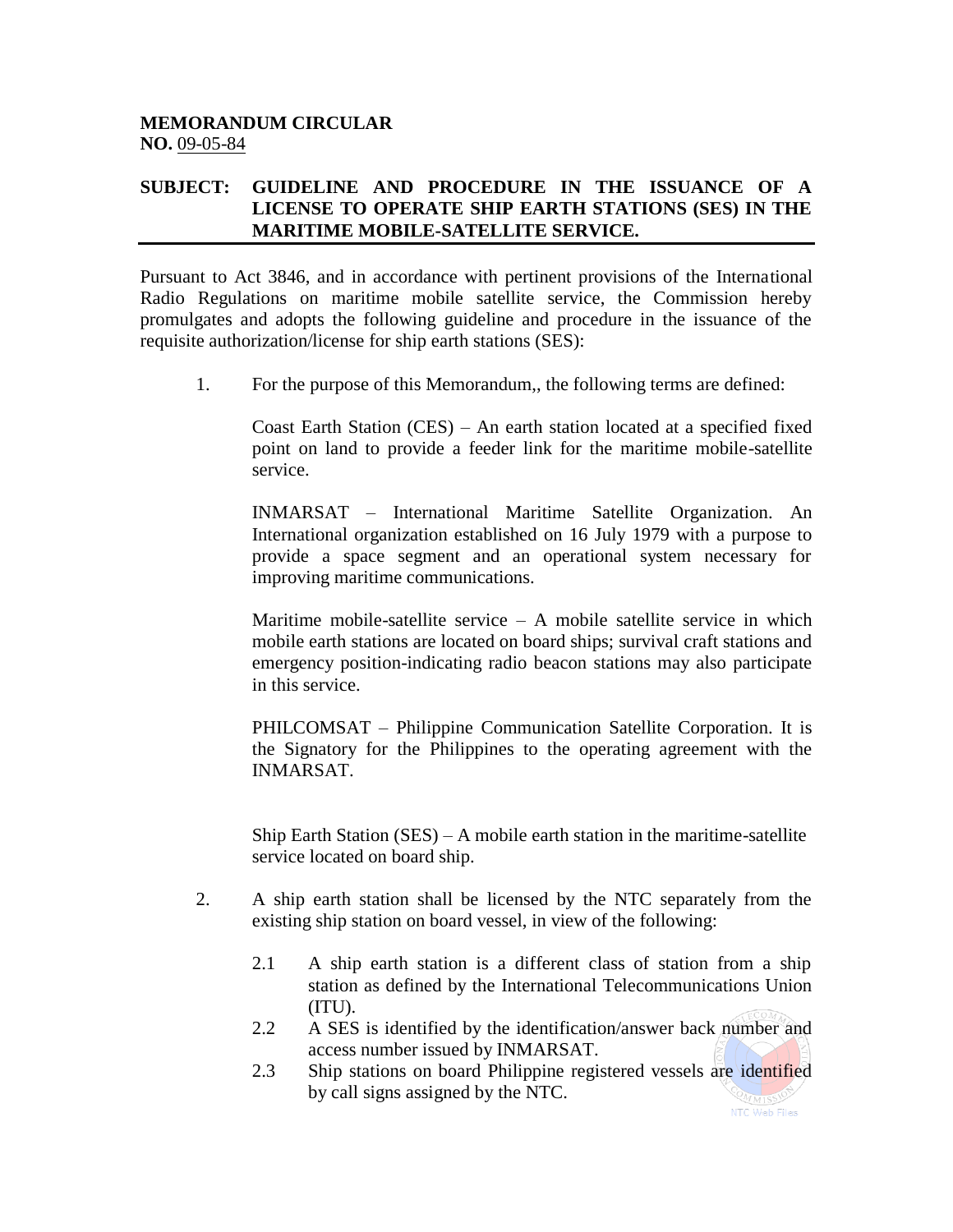3. The commissioning test on SES installation are functional test designed to demonstrate that the particular Ship Earth Station installation functions properly and is fully responsive to network control signals.

Upon successful completion of all the commissioning tests, the cost earth station designated by INMARSAT shall notify the ship earth station radio operator and INMARSAT Operations Control Center (OCC) of the successful completion of the test. The coast earth station will grant to the ship earth station temporary authorization for access to the INMARSAT space segment for all modes of communication applicable to the class of the SES.

The formal approval for access to the INMARSAT system will be granted by INAMARSAT OCC and notification will be forwarded as soon as possible to all coast earth station, and in due course to the applicant, the routing organization, all signatories, and other appropriate authorities.

The application for approval for access to the INMARSAT system shall be submitted to INMARSAT in the English language via the routing/signatory organization.

- 4. The settlement of radio accounts incurred by SES on board Philippine registered vessels shall be carried out through a recognized private operating agency in accordance with the revelant regulations and recommendations of the International Telegraph and Telephone Regulations (CCITT).
- 5. The procedure in the issuance of SES License shall be as follows:
	- 5.1 Category I For vessels desiring installation of new ship earth station.
	- a. Applicant submits to the NTC properly accomplished applications for permit to purchase/possess and for the requisite permit to install satellite communication equipment together with a request for authorization for a Classification Society to conduct a survey of the radio installation on board vessel.
	- b. NTC evaluates applications and issues accordingly permit to purchase and possess the satellite communication equipment together with the Construction Permit therefor.
	- c. Applicant applies for SES commissioning thru PHILCOMSAT.
	- d. A coast earth station authorized by INMARSAT conduct commissioning tests on the SES on board vessel.
	- e. Upon favorable completion of the tests, INMARSAT grants access permit and the identification number for the SES to the applicant.